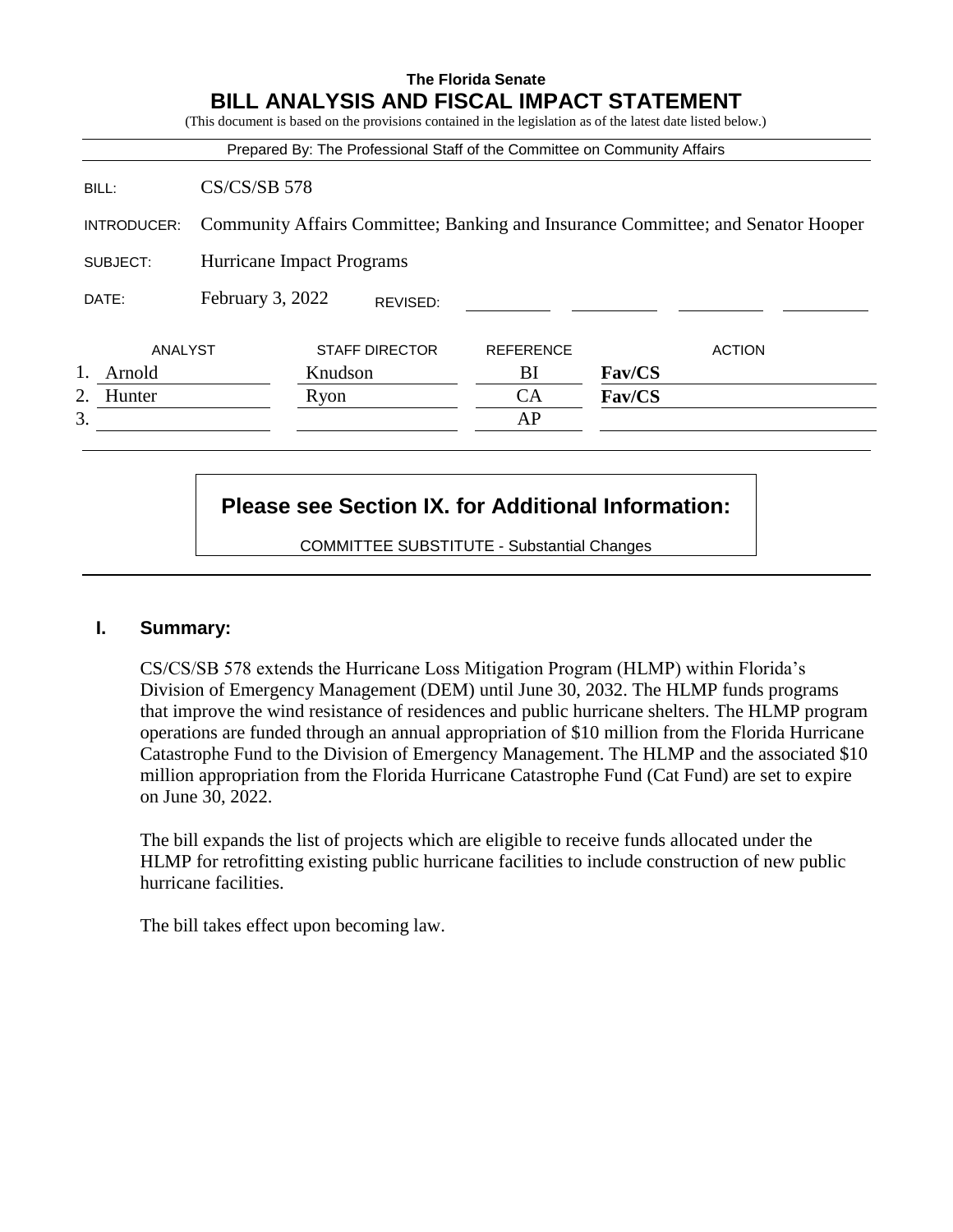## **II. Present Situation:**

### **Hurricane Loss Mitigation Program**

In 1999,<sup>1</sup> the Legislature created the HLMP within the DEM<sup>2</sup> for funding programs for improving the wind resistance of residences and mobile homes. The HLMP can provide funding through loans, subsidies, grants, demonstration projects, and direct assistance. It also funds cooperative programs with local governments and the federal government to reduce hurricane losses or the costs of rebuilding after a disaster.

The HLMP is funded by an annual appropriation of \$10 million from the Florida Hurricane Catastrophe Fund.<sup>3</sup> Specifically, current law requires the funds to be used as follows:

- \$3 million must be directed toward retrofitting existing facilities used as public hurricane shelters. DEM must prioritize the use of these funds for projects included in the annual Shelter Retrofit Report.<sup>4</sup> DEM must similarly prioritize these funds to projects in regional planning council regions with shelter deficits and projects that maximize the use of state funds.<sup>5</sup>
- \$7 million must be directed toward programs that improve the wind resistance of residences and mobile homes, including loans, subsidies, grants, demonstration projects, and direct assistance; educating persons concerning the Florida Building Code; and other efforts to prevent or reduce losses or reduce the cost of building after a disaster.<sup>6</sup>

Of the \$7 million allocated to improve the wind resistance of residences and mobile homes, provide education regarding Florida Building Code cooperative programs, and reduce the cost of rebuilding after a disaster:

- 50 percent (\$3.5 million) is directed to grant funding for governmental entities, nonprofit organizations, and qualified for-profit organizations to improve the resiliency of residential, community, and government structures within their communities.
- 40 percent (\$2.8 million) must be directed to the Manufactured Housing and Mobile Home Mitigation and Enhancement Program (Mobile Home Tie-Down Program) to mitigate future losses for mobile homes and inspect and improve tie-downs for mobile homes. The program is administered by Tallahassee Community College (TCC).<sup>7</sup>
- 10 percent (\$700,000) must be directed to the Florida International University (FIU) for hurricane research.<sup>8</sup>

 $\overline{a}$ 

<sup>7</sup> Section 215.559(2), F.S.

Chapter 99-305, L.O.F.

<sup>2</sup> In 2011, the Legislature transferred the DEM to the Executive Office of the Governor, where it presently resides. *See* Chapter 2011-142, L.O.F.

 $3$  Section 215.559(1), F.S.

<sup>4</sup> The Shelter Retrofit Report is prepared annually and separately submitted to the Governor and the Legislature. *See* Section 252.385, F.S.

<sup>5</sup> Section 215.559(1)(b), F.S.

 $6$  Section 215.559(1)(a), F.S.

<sup>8</sup> Section 215.559(3), F.S.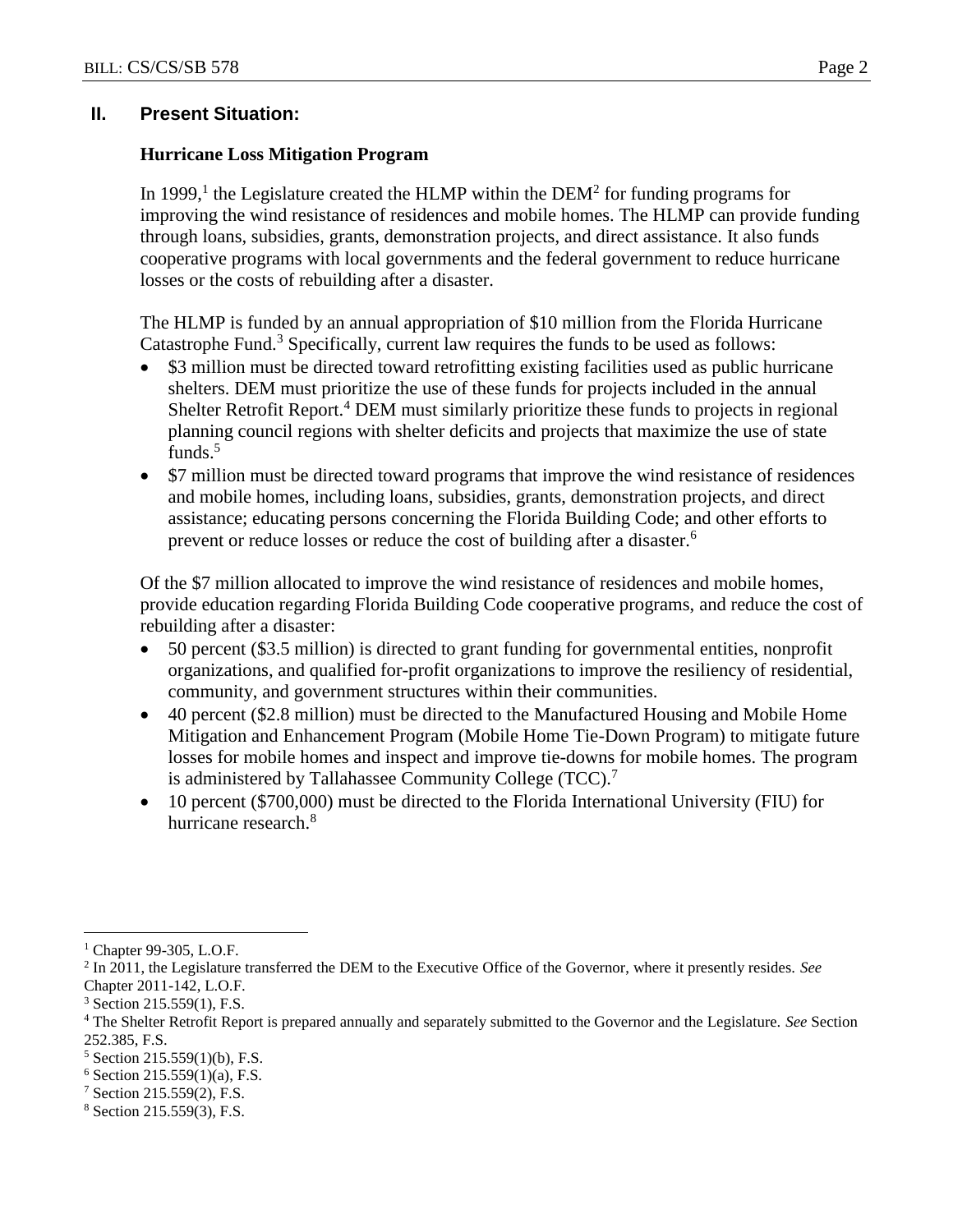On January 1 of each year, DEM submits an annual report<sup>9</sup> and accounting of activities under the HLMP and an evaluation of the activities. The report must be submitted to the Speaker of the House of Representatives, the President of the Senate, and the Majority and Minority Leaders of the House of Representatives and the Senate. The Office of Insurance Regulation (OIR) must review the report and make recommendations to the insurance industry as deemed appropriate.<sup>10</sup>

The HLMP expires on June 30, 2022.<sup>11</sup>

## **Mobile Home Mitigation and Enhancement Program (Mobile Home Tie-Down Program)**

The Mobile Home Tie-Down Program operates as a constituent part of the HLMP to mitigate future losses and inspect and improve tie-downs for mobile homes built before 1999 to meet the current standards established in Rules 15C-1.0101 through 15C-1.0109, F.A.C. Mitigation under the Mobile Home Tie-Down Program includes problems associated with weakened trusses, studs, and other structural component caused by wood rot or termite damage; site-built additions, such as porches or carports; tie-down systems; and any additional issues deemed appropriate by TCC, the Federation of Manufactured Home Owners of Florida, the Florida Manufactured Housing Association, and the Department of Highway Safety and Motor Vehicles (DHSMV).<sup>12</sup>

The Mobile Home Tie-Down Program is funded by a direct \$2.8 million allocation under the HLMP to TCC, which serves as program administrator.<sup>13</sup> The Mobile Home Tie-Down Program does not, and mobile homes are ineligible to, receive federal mitigation funds under Federal Emergency Management Agency (FEMA) Pre-Disaster Mitigation Grant, Building Resilient Infrastructure and Communities, or Hazard Mitigation Grant programs.

Since 1999, the Mobile Home Tie-Down Program has served over 40,000 mobile homes in over 275 mobile home communities.<sup>14</sup> Activities during the 2019-2020 fiscal year included 1,702 completed mobile homes in 14 mobile home communities.<sup>15</sup> COVID-19 travel, inspection, and community access restrictions prevented the Mobile Home Tie-Down Program from expensing 100% of the allocated funds.<sup>16</sup>

Third-party studies of the Mobile Home Tie-Down Program report improved wind resistance following participation in the program. In 2005, a FEMA Mitigation Branch Technical Services Division study of impacted mobile home communities during the 2004 hurricane season reported 4 percent to 5 percent of inspected mobile homes with retrofitted tie-downs were substantially

<sup>&</sup>lt;sup>9</sup> Hurricane Loss Mitigation Reports reside on the DEM website: [https://www.floridadisaster.org/dem/mitigation/hurricane](https://www.floridadisaster.org/dem/mitigation/hurricane-loss-mitigation-program/)[loss-mitigation-program/](https://www.floridadisaster.org/dem/mitigation/hurricane-loss-mitigation-program/) (last accessed November 4, 2021).

 $\frac{10}{10}$  Section 215.559(6), F.S.

 $11$  Section 215.559(7), F.S.

<sup>12</sup> Section 215.559(2)(b)1, F.S.

 $13$  Section 215.559(2)(a), F.S.

<sup>14</sup> Florida Housing Coalition*, Hurricane Member Update Webinar* (August 28, 2020), [https://www.flhousing.org/wp](https://www.flhousing.org/wp-content/uploads/2020/09/FHC-Hurricane-Member-Update-8-28-20.pdf)[content/uploads/2020/09/FHC-Hurricane-Member-Update-8-28-20.pdf](https://www.flhousing.org/wp-content/uploads/2020/09/FHC-Hurricane-Member-Update-8-28-20.pdf) (last visited November 4, 2021).

<sup>15</sup> Division of Emergency Management, *Florida Hurricane Loss Mitigation Program: 2019 Annual Report* (January 1, 2020), <https://www.floridadisaster.org/dem/mitigation/hurricane-loss-mitigation-program/> (last visited November 4, 2021).

<sup>16</sup> *Id.* at note 14.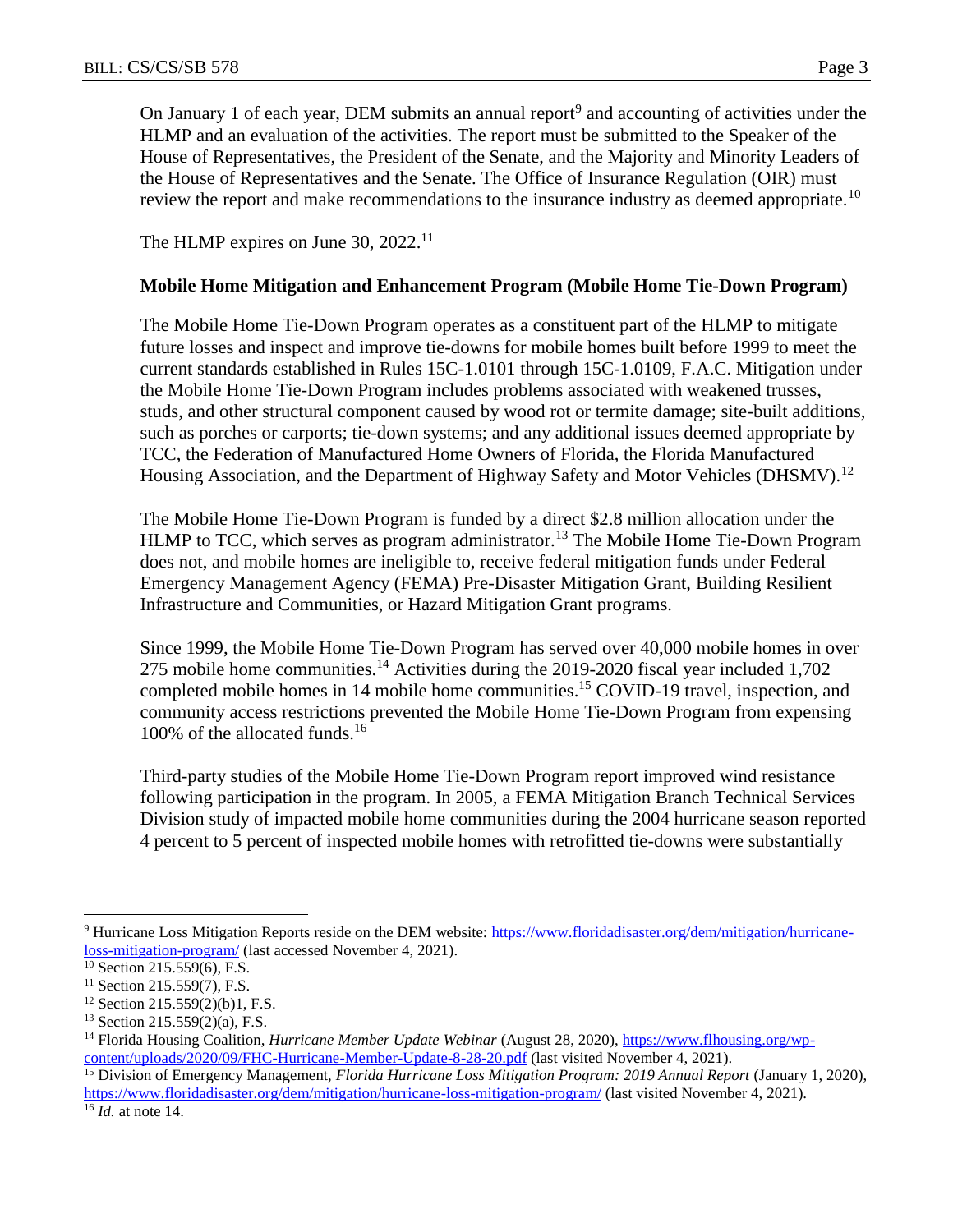damaged.<sup>17</sup> The same study reported that the primary cause of damage to mobile homes was caused by roof failure associated with the destruction of carports and sunrooms not constructed to code.<sup>18</sup>

As of December 2020, the Mobile Home Tie-Down Program reported a current waiting list of seven years.<sup>19</sup> TCC is not accepting new applications until the waiting list shortens to three years.<sup>20</sup>

## *Program Audits*

Several third-party audits have made recommendations for improving the Mobile Home Tie-Down Program. FEMA's 2005 study, *Third Party Analysis of Manufactured Home Retrofit Tie Downs*, observed up to 90 percent of all original tie-down straps and a significant percentage of retrofit tie-down straps were loose, increasing the likelihood of rotation of the upper structure upon wind loading of the side and flexure of the entire structural system. The study recommended sizing of tie-down anchors according to soil probe tests during installation to reduce pullout. $21$ 

In 2016, the Florida Auditor General audited 3,033 DEM contracts between July 2013 and January 2015 for compliance with state law requiring the DEM to timely provide the public with access to state contracts and grant financial information.<sup>22</sup> The subsequent report recommended DEM enhance procedures to ensure that contract information is timely made public, citing 72 percent timeliness rates for contracts executed prior to July 2013 and 64 percent timeliness rates for contracts executed after July 2013, respectively.<sup>23</sup>

Also, in 2016, the Department of Financial Services Bureau of Auditing (Bureau) audited 10 DEM contracts and grants between January 2015 and December 2015, including the Mobile Tie-Down Program, as a follow-up to its previous audit disclosing a contract deficiency rate of 95% and a management deficiency rate of  $43\%$ .<sup>24</sup> The Bureau determined the Mobile Home Tie-Down Program should be classified as "grant and aid," with future payments from DEM to TCC

<sup>17</sup> Federal Emergency Management Agency, Mitigation Section, Technical Services Branch, *Third Party Analysis of Manufactured Home Retrofit Tie Downs* (June 2005) at p.3. On file with the Senate Committee on Banking and Insurance (February 16, 2021).

<sup>18</sup> *Id.* at p. 5.

<sup>&</sup>lt;sup>19</sup> Telephone conversation with Amy Bradbury, Director of Financial Planning and Sponsored Programs, Tallahassee Community College, in Tallahassee, Fla. (December 14, 2020).

<sup>&</sup>lt;sup>20</sup> Tallahassee Community College, *Mobile Home Tie-Down Program*, [https://www.tcc.fl.edu/about/college/administrative](https://www.tcc.fl.edu/about/college/administrative-services/sponsored-programs/mobile-home-tie-down-program/)[services/sponsored-programs/mobile-home-tie-down-program/](https://www.tcc.fl.edu/about/college/administrative-services/sponsored-programs/mobile-home-tie-down-program/) (last visited November 4, 2021).

<sup>21</sup> Federal Emergency Management Agency, Mitigation Section, Technical Services Branch, *Third Party Analysis of Manufactured Home Retrofit Tie Downs* (June 2005) at p. 8. On file with the Senate Committee on Banking and Insurance (February 16, 2021).

<sup>22</sup> *See* State of Florida Auditor General, *Operational Audit: Division of Emergency Management Contract and Grant Management and Prior Audit Follow-Up* (April 2016), [https://flauditor.gov/pages/pdf\\_files/2016-188.pdf at p. 2.](https://flauditor.gov/pages/pdf_files/2016-188.pdf%20at%20p.%202) (last visited November 4, 2021).

<sup>23</sup> *Id.* at p. 3.

<sup>24</sup> *May 10, 2016 Letter from Department of Financial Services Bureau of Auditing to Division of Emergency Management Director Bryan Koon*, [https://www.myfloridacfo.com/division/aa/Aud\\_Act/docs/DEM%20Report%20dtd%205-10-](https://www.myfloridacfo.com/division/aa/Aud_Act/docs/DEM%20Report%20dtd%205-10-2016_Redacted.pdf) 2016 Redacted.pdf (last visited November 4, 2021).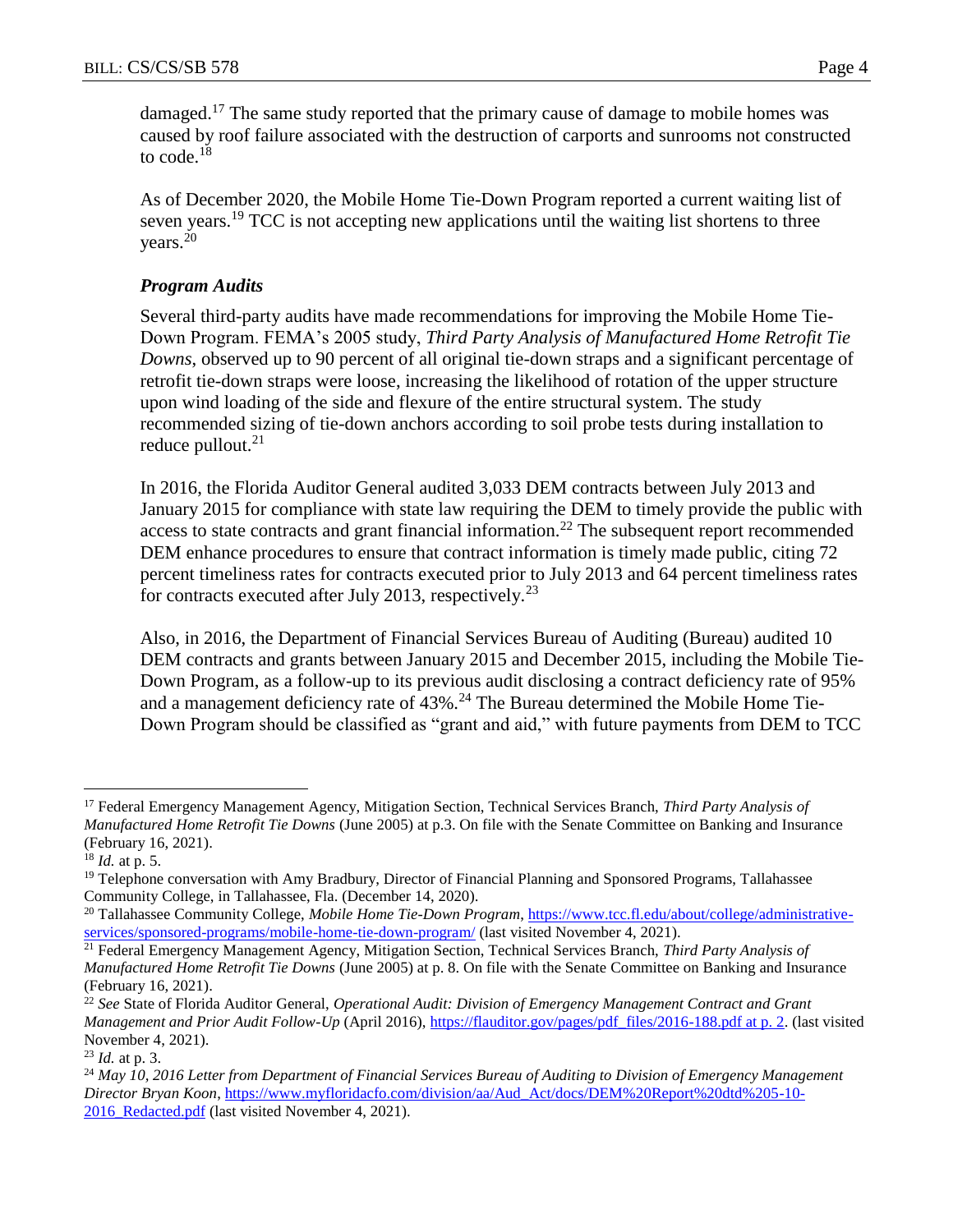subject to a written agreement for services to include a clear scope of work, deliverables, financial consequences, and monitoring.<sup>25</sup>

#### *Fiscal Year 2016-2017 Adopted Recommendations and Program Improvements*

In the 2016-2017 fiscal year, DEM executed a written agreement for services with TCC to administer the Mobile Home Tie-Down Program, which included a clear scope of work, deliverables, financial consequences, and monitoring. Other notable program changes that were adopted include:<sup>26</sup>

- Payment of funds are subject to cost reimbursement procedures instead of an automatic draw.
- Quarterly submission of invoices and program reports to DEM.
- RFP open to multiple vendors.
- RFP requirement of licensed mobile home installers
- DEM monitoring of the program, including on-site visits and limited scope audits.
- Required pre-inspection process.
- Submission of reports to DEM identifying homes prior to mitigation.
- DHSMV audits of mobile home installers' post-inspection reports
- Removal of the percentage of participating homes within a community as a factor in serving a community.
- Participation by individual mobile homeowners and communities without an established HOA.

## **Florida Hurricane Catastrophe Fund (FHCF)**

The FHCF is a tax-exempt<sup>27</sup> fund created in 1993<sup>28</sup> after Hurricane Andrew<sup>29</sup> as a form of mandatory reinsurance for residential property insurers. The FHCF is administered by the State Board of Administration (SBA)<sup>30</sup> and is a tax-exempt source of reimbursement to property insurers for a selected percentage (45, 75, or 90 percent)<sup>31</sup> of hurricane losses above the insurer's retention (deductible). The FHCF provides insurers an additional source of reinsurance that is less expensive than what is available in the private market, enabling insurers to generally write more residential property insurance in the state than would otherwise be written. Because of the low cost of coverage from the FHCF, the fund acts to lower residential property insurance premiums for consumers.

All insurers admitted to do business in this state writing residential property insurance that includes wind coverage must buy reimbursement coverage (reinsurance) on their residential property exposure through the FHCF.<sup>32</sup> The FHCF is authorized by statute to sell \$17 billion of

 $\overline{a}$ <sup>25</sup> *Id.* at p. 3.

<sup>26</sup> Department of Financial Services, *Florida Accountability Contract Tracking System Grant Disbursement Information*, <https://facts.fldfs.com/Search/ContractDetail.aspx?AgencyId=310000&ContractId=D9042> (last visited November 4, 2021).  $27$  Section 215.555(1)(f), F.S.

<sup>28</sup> Chapter 93-409, L.O.F.

<sup>29</sup> Ed Rappaport, *Preliminary Report, Hurricane Andrew* (updated Dec. 10, 1993; addendum Feb. 7, 2005), [https://www.nhc.noaa.gov/1992andrew.html.](https://www.nhc.noaa.gov/1992andrew.html)

<sup>30</sup> State Board of Administration of Florida, *About the SBA*,<https://www.sbafla.com/fsb/> (last visited November 4, 2021).

<sup>31</sup> Section 215.555(2)(e), F.S.

 $32$  Section 215.555(4)(a), F.S.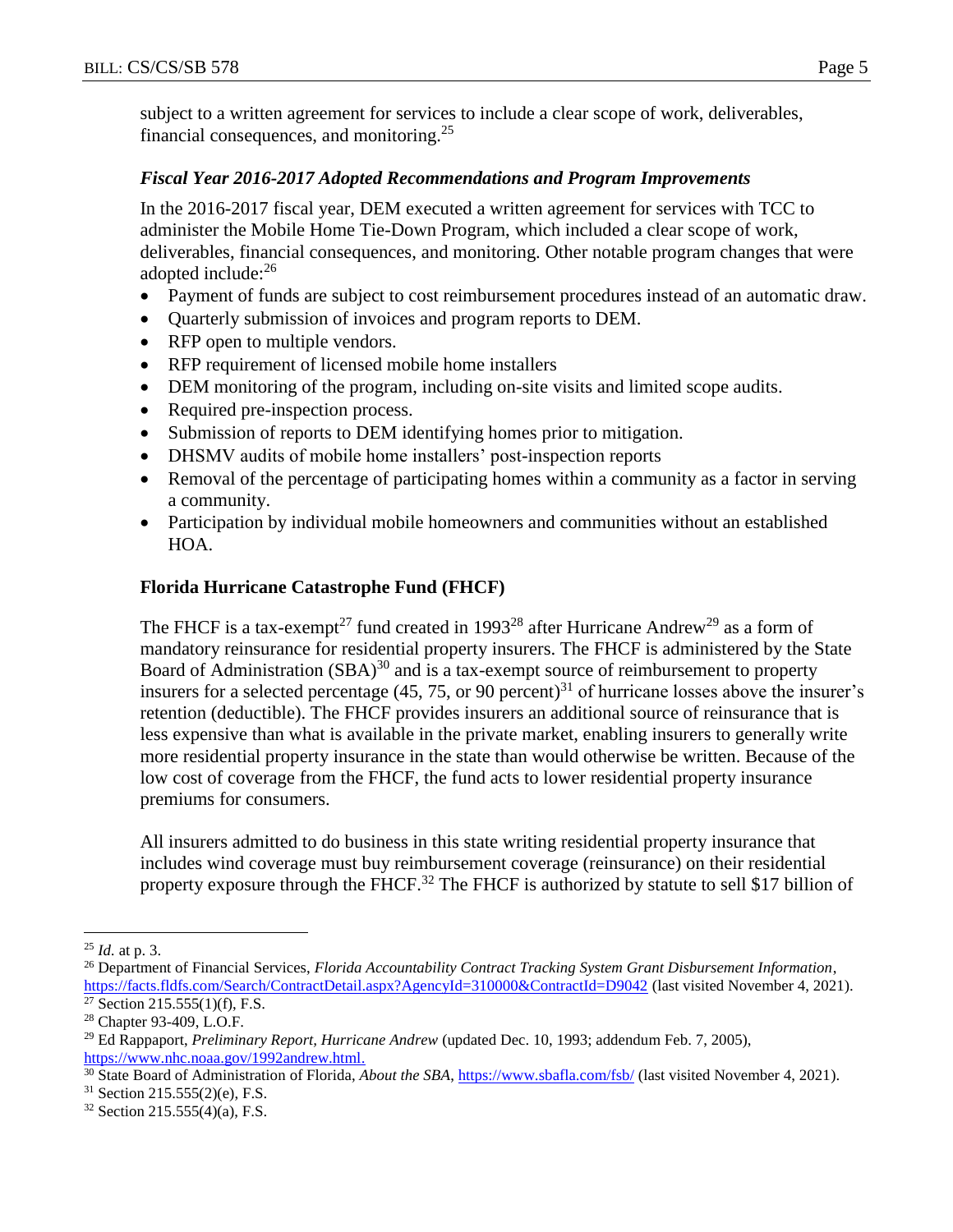mandatory layer coverage.<sup>33</sup> Each insurer that purchases coverage may receive up to its proportional share of the \$17 billion mandatory layer of coverage based upon the insurer's share of the actual premium paid for the contract year, multiplied by the claims paying capacity of the fund. Each insurer may select a reimbursement contract wherein the FHCF promises to reimburse the insurer for 45 percent, 75 percent, or 90 percent of covered losses, plus 10 percent<sup>34</sup> of the reimbursed losses for loss adjustment expenses.<sup>35</sup>

The FHCF must charge insurers the actuarially indicated premium<sup>36</sup> for the coverage provided, based on hurricane loss projection models found acceptable by the Florida Commission on Hurricane Loss Projection Methodology.<sup>37</sup> The actuarially indicated premium is determined by the principles of actuarial science to be adequate to pay current and future obligations and expenses of the fund.<sup>38</sup>

When the moneys in the FHCF are or will be insufficient to cover losses, the law<sup>39</sup> authorizes the FHCF to issue revenue bonds funded by emergency assessments on all lines of insurance except medical malpractice and workers compensation.<sup>40</sup> Emergency assessments may be levied up to 6 percent of the premium for losses attributable to any one contract year and up to 10 percent of the premium for aggregate losses from multiple years. The FHCF's broad-based assessment authority is one reason the FHCF was able to obtain an exemption from federal taxation from the Internal Revenue Service as an integral part of state government.<sup>41</sup>

#### **Citizens Property Insurance Corporation (Citizens)**

Citizens is a state-created, not-for-profit, tax-exempt governmental entity whose public purpose is to provide property insurance coverage to those unable to find affordable coverage in the voluntary admitted market.<sup>42</sup> Citizens is not a private insurance company.<sup>43</sup> Citizens was statutorily created in 2002 when the Legislature combined the state's two insurers of last resort, the Florida Residential Property and Casualty Joint Underwriting Association (RPCJUA) and the Florida Windstorm Underwriting Association (FWUA). Citizens operates in accordance with the provisions in s.  $627.351(6)$ , F.S., and is governed by an eight-member Board of Governors<sup>44</sup> that administers its Plan of Operations. The Plan of Operations is reviewed and approved by the Financial Services Commission. The Governor, President of the Senate, Speaker of the House of

<sup>33</sup> Section 215.555(4)(c)1., F.S.

<sup>34</sup> Section 215.555(4)(b)1., F.S.

<sup>&</sup>lt;sup>35</sup> Loss adjustment expenses are costs incurred by insurers when investigating, adjusting, and processing a claim.

<sup>36</sup> Section 215.555(5)(a), F.S.

<sup>37</sup> *See* State Board of Administration, *Florida Commission on Hurricane Loss Methodology*[, https://www.sbafla.com/method/](https://www.sbafla.com/method/) (last visited November 4, 2021).

<sup>38</sup> Section 215.555(2)(a), F.S.

<sup>39</sup> Section 215.555(6), F.S.

<sup>40</sup> Section 215.555(6)(b), F.S.

<sup>&</sup>lt;sup>41</sup> The U.S. Internal Revenue Service has, by a Private Letter Ruling, authorized the FHCF to issue tax-exempt bonds. The initial ruling was granted on March 27, 1998, for 5 years until June 30, 2003. On May 28, 2008, the Internal Revenue Service issued a private letter ruling holding that the prior exemption, which was to expire on June 30, 2008, could continue to be relied upon on a permanent basis (on file with the Committee on Banking and Insurance).

<sup>&</sup>lt;sup>42</sup> Admitted market means insurance companies licensed to transact insurance in Florida.

<sup>43</sup> Section 627.351(6)(a)1., F.S. Citizens is also subject to regulation by the OIR.

<sup>&</sup>lt;sup>44</sup> The Governor, the Chief Financial Officer, the President of the Senate, and the Speaker of the House of Representatives each appoint two members.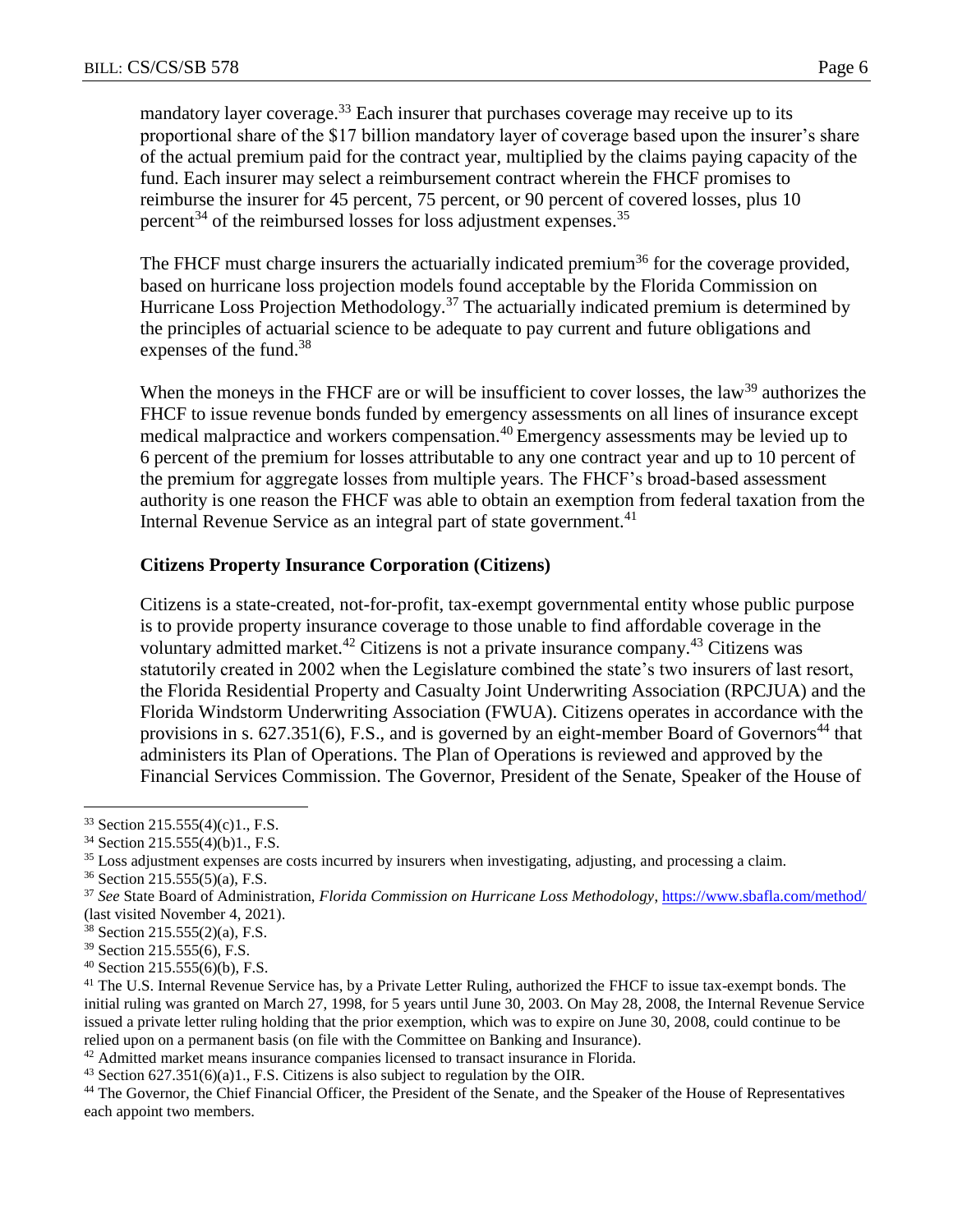Representatives, and Chief Financial Officer each appoint two members to the board. Citizens is subject to regulation by the OIR.

Citizens offers property insurance in three separate accounts. Each account is a separate statutory account with separate calculations of surplus and deficits.<sup>45</sup> Assets may not be commingled or used to fund losses in another account.<sup>46</sup>

### *Citizens Insurance Rates*

Citizens' rates for coverage are required to be actuarially sound and, except as otherwise provided in s. 627.351, F.S., are subject to the rate standards for property and casualty insurance in s. 627.062, F.S.<sup>47</sup> From 2007 until 2020, Citizens rates were frozen by statute at the level that had been established in 2006. In 2010, the Legislature established a "glide path" to impose annual rate increases up to an actuarially sound level. The Legislature subsequently increased the glide path in 2021. Citizens must implement an annual rate increase which, except for sinkhole coverage, does not exceed a 10 percent cap above the previous year for any individual policyholder, adjusted for coverage changes and surcharges, which increases by 1 percent annually until the cap reaches 15 percent in 2026.<sup>48</sup>

## *Citizens Eligibility*

Under current law, an applicant for residential insurance cannot buy insurance in Citizens if an admitted insurer in the private market offers the applicant insurance for a premium that does not exceed the Citizens premium by 20 percent or more.<sup>49</sup> In addition, the coverage offered by the private insurer must be comparable to Citizens' coverage. Current Citizens policyholders cannot renew a Citizens insurance policy if an insurer in the private market offers to insure the property at a premium equal to or less than the Citizens' renewal premium. The insurance from the private market insurer must be comparable to the insurance from Citizens in order for the renewal premium eligibility requirement to apply.<sup>50</sup>

#### *Mobile Home Coverage under Citizens*

Florida law currently requires Citizens to offer mobile home dwellings coverage with a minimum insured value of at least  $$3,000$ ,<sup>51</sup> limited to the primary dwelling and certain attached structures.<sup>52</sup> Such coverage must include attached screened enclosures, attached carports, and attached patios.<sup>53</sup> Losses to the mobile home dwelling are adjusted based on the actual cash value. The actual cash value of the mobile home is determined by subtracting depreciation from

<sup>45</sup> The Personal Lines Account and the Commercial Lines Account are combined for credit and Florida Hurricane Catastrophe Fund coverage.

<sup>46</sup> Section 627.351(6)(b)2b., F.S.

 $47$  Among the factors OIR considers when reviewing a rate filing is the degree of competition among the insurers for the risk insured, per s. 627.062(3)(b), F.S.

<sup>48</sup> Section 627.351(6)(n)5., F.S.

<sup>49</sup> Section 627.351(6)(c)5., F.S.

 $50$  Section 627.351(6)(c)5., F.S.

 $51$  Section. 627.351(6)(c)(17), F.S.

<sup>52</sup> Citizens Property Insurance Corporation, *Citizens Mobile Home Policies: Types of Coverage* (August 2019), [https://www.citizensfla.com/documents/20702/31376/Mobile+Home+Policies+Coverage+Types/e61c3b40-50aa-4789-8508-](https://www.citizensfla.com/documents/20702/31376/Mobile+Home+Policies+Coverage+Types/e61c3b40-50aa-4789-8508-51ad26ac3450)

[<sup>51</sup>ad26ac3450](https://www.citizensfla.com/documents/20702/31376/Mobile+Home+Policies+Coverage+Types/e61c3b40-50aa-4789-8508-51ad26ac3450) (last visited November 4, 2021).

<sup>53</sup> Section 627.351(6)(c)(17), F.S.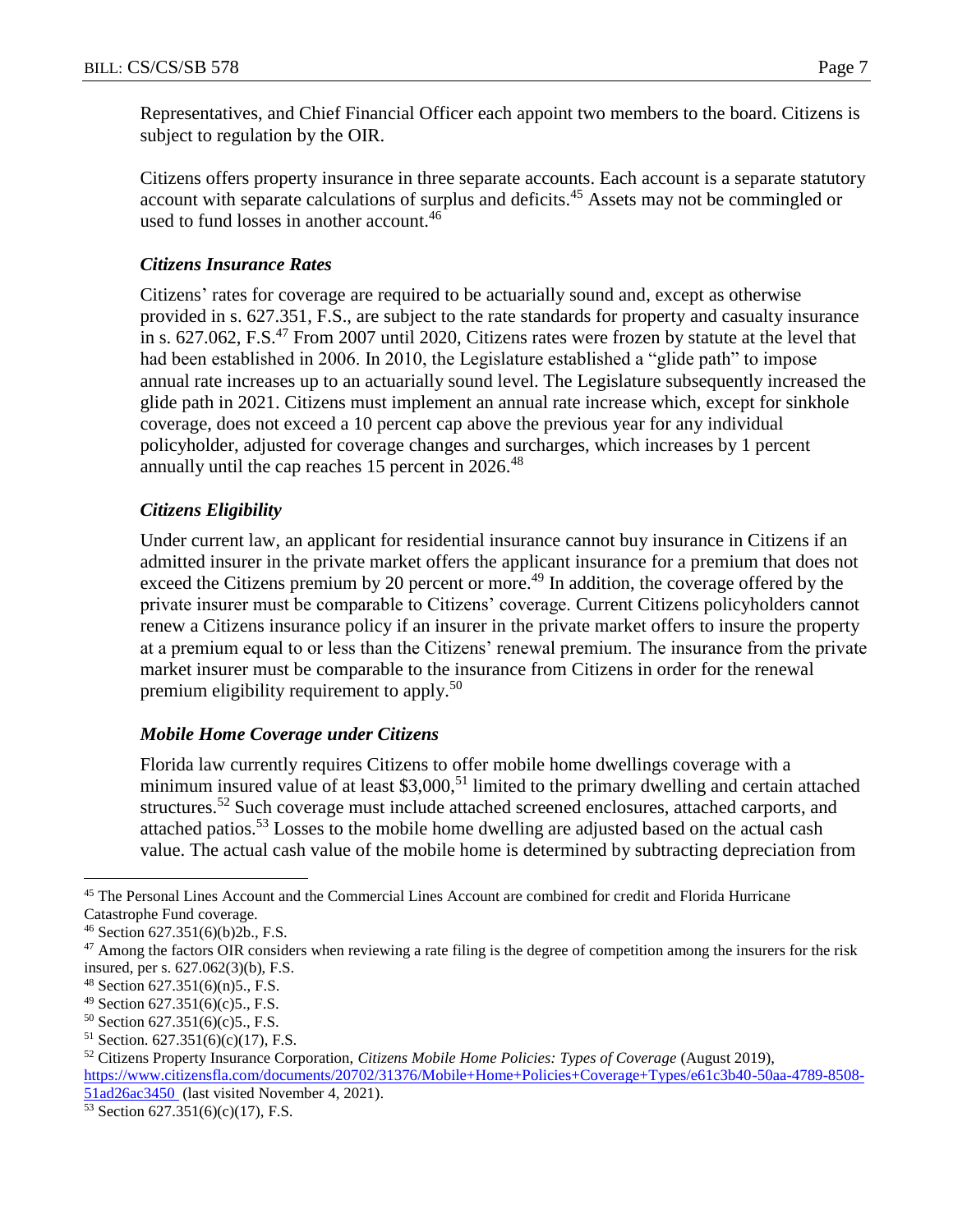the estimated replacement cost.<sup>54</sup> Separate from its statutorily mandated mobile home coverage, Citizens automatically includes sinkhole loss coverage in such policies, except for wind-only policies.<sup>55</sup> Citizens also offers optional coverages for other structures not physically attached to the primary dwelling.<sup>56</sup> As of September 30, 2021, Citizens insures 74,654 mobile homes across Florida.<sup>57</sup>

## **III. Effect of Proposed Changes:**

The bill extends until June 30, 2032, the Hurricane Loss Mitigation Program (HLMP) within the Florida's Division of Emergency Management (DEM). The HLMP funds programs that improve the wind resistance of residences and public hurricane shelters. The HLMP program operations are funded through an annual appropriation of \$10 million from the Florida Hurricane Catastrophe Fund to the Division of Emergency Management. The HLMP and the associated \$10 million appropriation from the Florida Hurricane Catastrophe Fund are set to expire on June 30, 2022.

The bill expands the list of projects which are eligible to receive funds allocated under the HLMP for retrofitting existing public hurricane facilities to include construction of new public hurricane facilities.

The bill takes effect upon becoming a law.

## **IV. Constitutional Issues:**

A. Municipality/County Mandates Restrictions:

None.

B. Public Records/Open Meetings Issues:

None.

C. Trust Funds Restrictions:

None.

D. State Tax or Fee Increases:

None.

E. Other Constitutional Issues:

None.

 $\overline{a}$ <sup>54</sup> *See* note 55.

<sup>55</sup> *See* note 55.

<sup>56</sup> *Id.*

<sup>57</sup> Citizens Property Insurance Corporation, *Corporate Analytics Business Overview* (September 2021), [https://www.citizensfla.com/documents/20702/93064/20210930+Business+Overview.pdf/1792993b-e005-22f7-b8e8](https://www.citizensfla.com/documents/20702/93064/20210930+Business+Overview.pdf/1792993b-e005-22f7-b8e8-a6fa5075e5a1?t=1636079764340) [a6fa5075e5a1?t=1636079764340](https://www.citizensfla.com/documents/20702/93064/20210930+Business+Overview.pdf/1792993b-e005-22f7-b8e8-a6fa5075e5a1?t=1636079764340) (last visited January 10, 2021).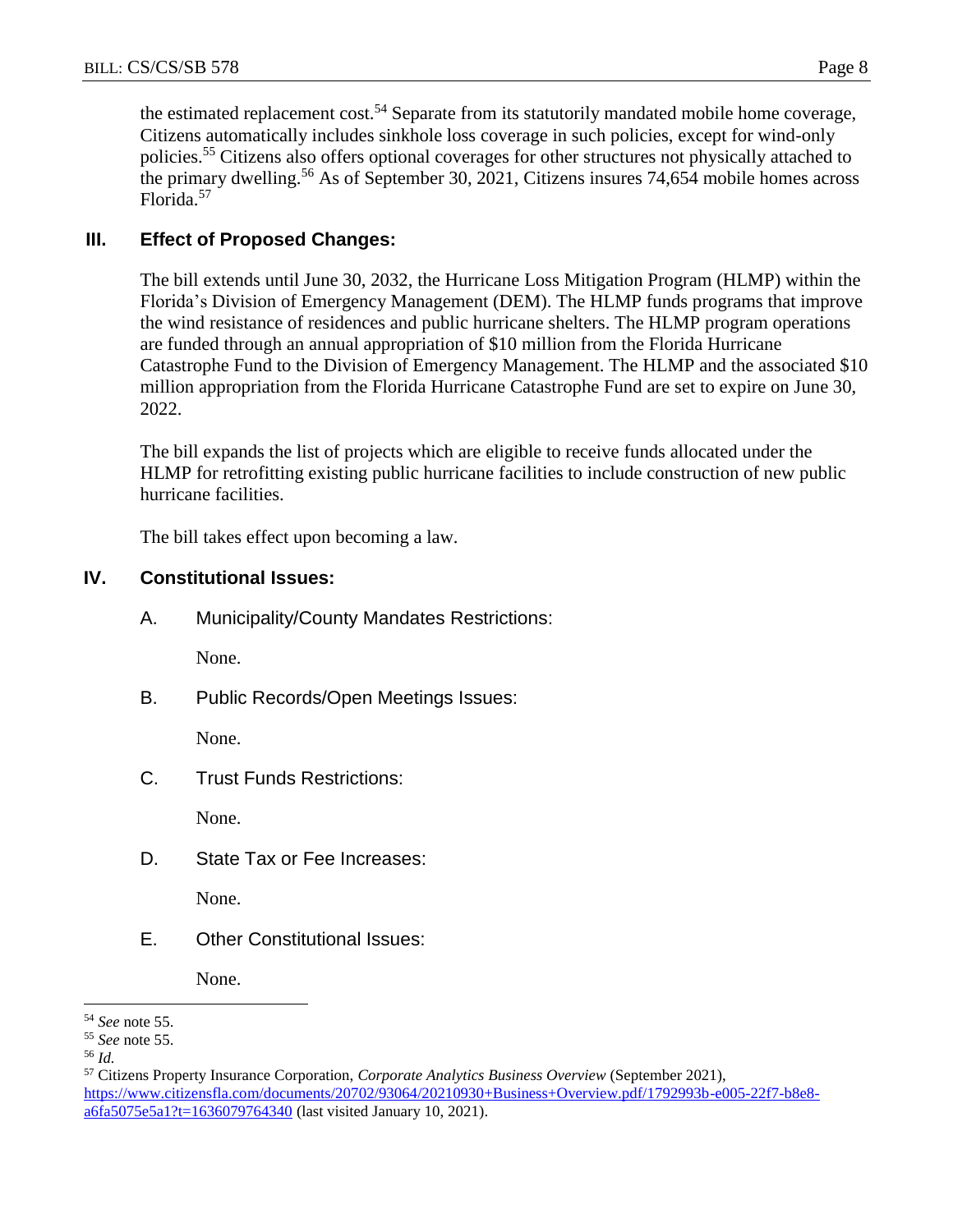## **V. Fiscal Impact Statement:**

A. Tax/Fee Issues:

None.

B. Private Sector Impact:

Indeterminate with respect to insurance premiums. A reduction in wind loss attributable to retrofitted tie-downs may be offset by wind loss attributable to carports and sunrooms not constructed to code, which FEMA has concluded as being the primary causes of damage to mobile homes from a wind event.

C. Government Sector Impact:

None.

## **VI. Technical Deficiencies:**

None.

## **VII. Related Issues:**

None.

## **VIII. Statutes Affected:**

This bill substantially section 215.559 of the Florida Statutes.

## **IX. Additional Information:**

A. Committee Substitute – Statement of Substantial Changes: (Summarizing differences between the Committee Substitute and the prior version of the bill.)

## **CS/CS by Community Affairs on February 2, 2022:**

The committee substitute removes the provision which annually appropriates \$2 million from Cat Fund investment income to the University of South Florida School of Risk Management and Insurance for the purpose of researching Florida's property insurance market.

## **CS by Banking and Insurance on January 12, 2022:**

The committee substitute:

- Expands the list of projects which are eligible to receive funds allocated under the HLMP for retrofitting existing public hurricane facilities to include construction of new public hurricane facilities.
- Creates a recurring annual appropriation of \$2 million from Cat Fund investment income to the University of South Florida School of Risk Management and Insurance for the purposes of researching Florida's property insurance market.